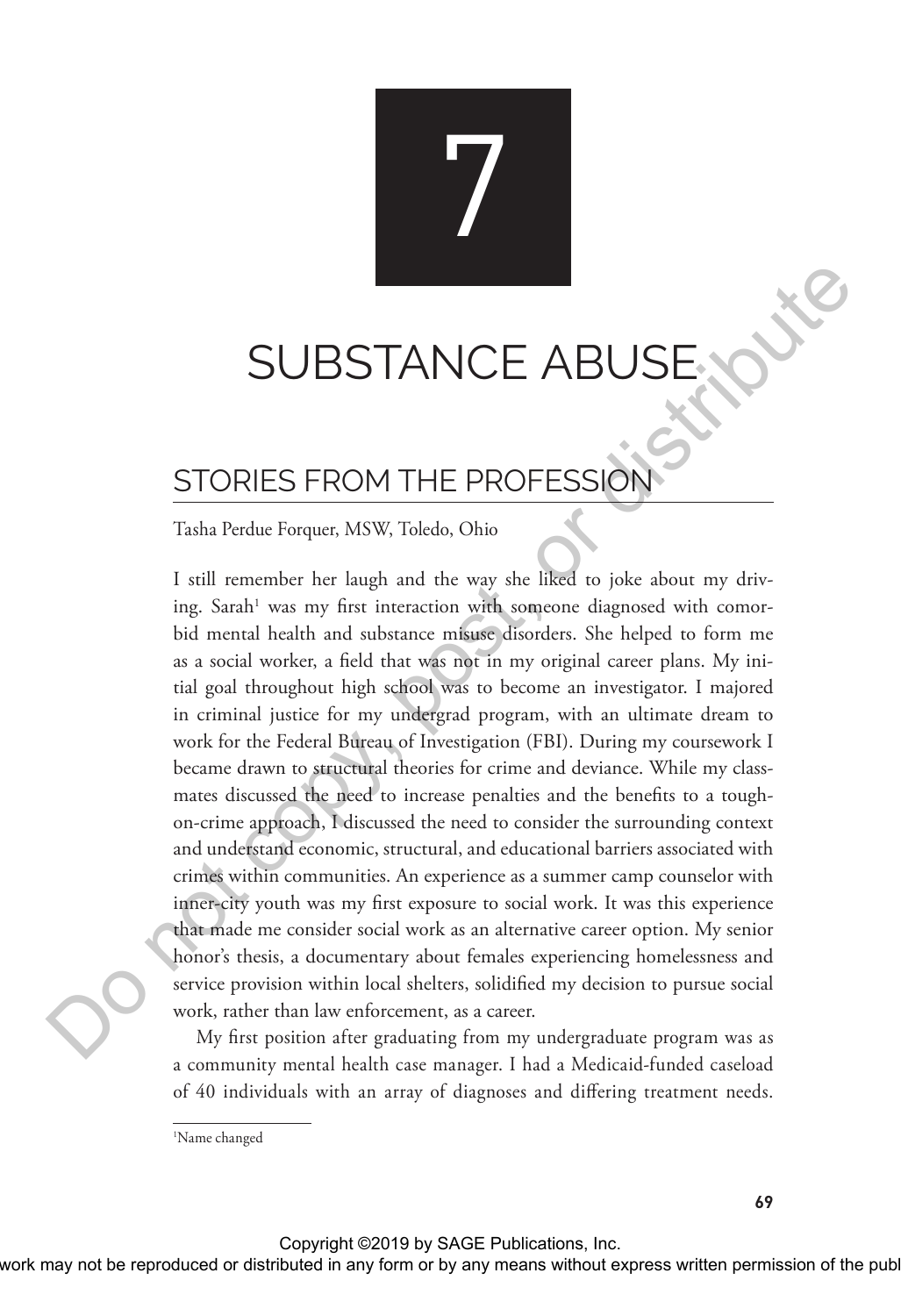It was a difficult job with high demands of certain billable hours of client contact every month and paperwork deadlines requiring overtime, despite a lack of overtime pay. The position was stressful and the pay was minimal. After interacting with case managers who had been working there for 20 years, it was obvious that burnout was a possibility. Despite the negative aspects, I loved my interactions with those I had the privilege of serving as a case manager. I always knew that it would be a temporary position, as I did not have the qualifications to move into more management or leadership roles. Although I knew the position was temporary, I was determined to learn as much as I could during this time period.

Sarah was transferred to my caseload within the first few months. As I interacted with and learned from her, she provided a foundation for me as a beginning social worker and helped to shape perspectives that I hold today. Although Sarah presented challenges to someone new to the field, I appreciated identifying and working toward her strengths. She was diagnosed with bipolar disorder and cocaine use disorder. Her cocaine use disorder escalated in intensity and began to affect her mental and physical health. After becoming heartbroken by the burn marks on her fingers caused by the crack pipe, and her worsening cough due to her prolonged crack cocaine use, I found what appeared to be a perfect treatment setting and helped her to get enrolled – only to face utter disappointment when she left after 2 weeks. I dealt with negative comments from my coworkers. "You can't trust people who are addicted. They are manipulative. We just can't help them." Despite all of the negative comments from social work coworkers and all of the self-doubt, I persisted and adapted, eventually learning to put her needs first. She did not want treatment. I wanted treatment for her and she acquiesced, as she felt it would ease my concerns. It was during this time I learned the important lesson of meeting individuals where they are and respecting the right to self-determination. I was not aware of harm reduction as a concept at the time, but in retrospect I took this type of approach in my future interactions to meet Sarah's goals while planning for her safety. Interactions with those leads the private for acting as a case images of alternative more in or any form or backgroups of the state or the publisher or the publisher or the publisher or the publisher. The publisher or the

As the years passed, I became frustrated at structural barriers that impacted insurance coverage for medication, the fact that insurance payment time periods dictated when individuals were released from psychiatric units even if they could have benefited from additional time, and the overall stigma directed toward those on my caseload when we were in the community together. I also felt powerless in my role at times. The tipping point happened after I became aware that one individual on my caseload was obtaining multiple prescriptions from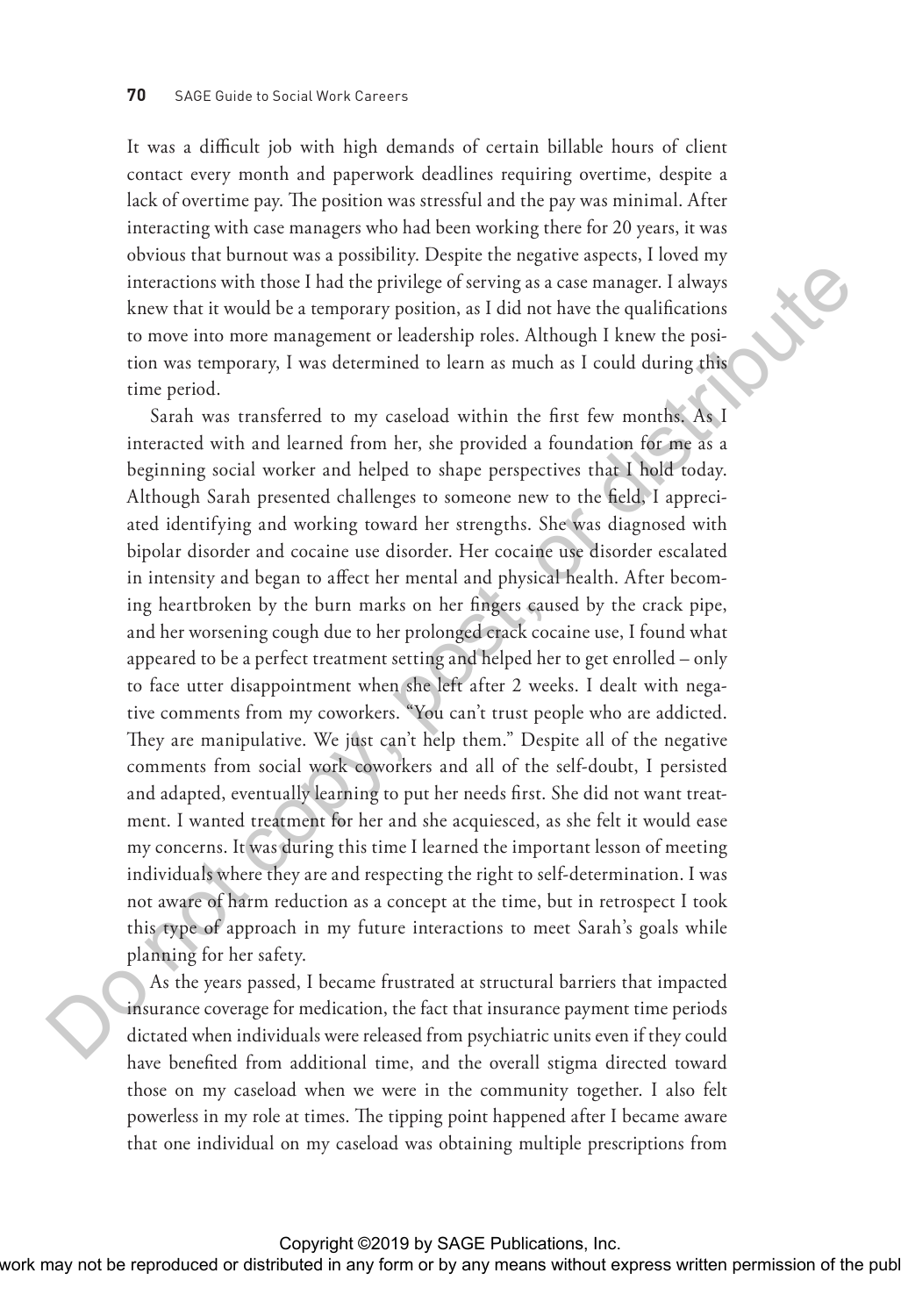different pharmacies. She mentioned paying one doctor in cash and divulged that she was receiving prescriptions for multiple opioids, including Vicodin, Percocet, and OxyContin. I approached her psychiatrist with my concerns over the potential for interaction with her psych medications. The psychiatrist informed me that the individual in question suffered from back pain and needed the prescriptions. Despite my elaboration on the suspect nature of how the individual obtained the prescription pain pills, the psychiatrist effectively shut down any other dialogue on the topic. This was in 2008, during the early stages of the opioid epidemic, and the issue had not reached the level of national dialogue. After being informed that my concerns were baseless, I became discouraged at the lack of communication between mental and physical health providers. Further, I felt a power imbalance due to my age and inexperience, and I believed that questioning the psychiatrist would be futile. It was at this point that I realized that I needed to pursue my master's degree in social work (MSW), so that I could address changes on a macro level.

During my MSW program internship, I became involved in community organizing and policy advocacy work related to human trafficking, with a focus on domestic minor sex trafficking (DMST). At this time Ohio was one of the last states that did not designate human trafficking as a stand-alone felony. On the federal level, the Trafficking Victims Protection Act established that anyone under the age of 18 was a victim without the need for proof of force, fraud, or coercion. Although the federal legislation could be used to prosecute traffickers, the state felony distinction was needed to address gaps in prosecution and allow the trafficker to face maximum penalties. At this time youth were still being labeled as juvenile prostitutes by law enforcement and social service providers, and the language had not yet shifted to DMST victims. Service providers characterized the DMST victims as "bad kids" and focused on the secondary behaviors related to trafficking, such as runaway behavior. Victims often faced injustice in court proceedings. For example, a 13-year-old victim was charged with prostitution whereas the adult male who purchased services received no charges. It was evident that additional policy was needed, but the state legislators would need to be convinced. One of my major intern projects was contributing to a state report that was used by legislators to make human trafficking a felony. I also became active on the community level and assisted in founding a local coalition uniting multiple stakeholders to establish policies and procedures related to trafficking while increasing awareness and education. The coalition had a diverse membership ranging from community members, health and social service providers, researchers, FBI agents, nuns, and even The publisherial control or the results of the results of the publisherial control or distributed in any order distributed in any control or the publisherial control or distributed in any means of the publisherial control

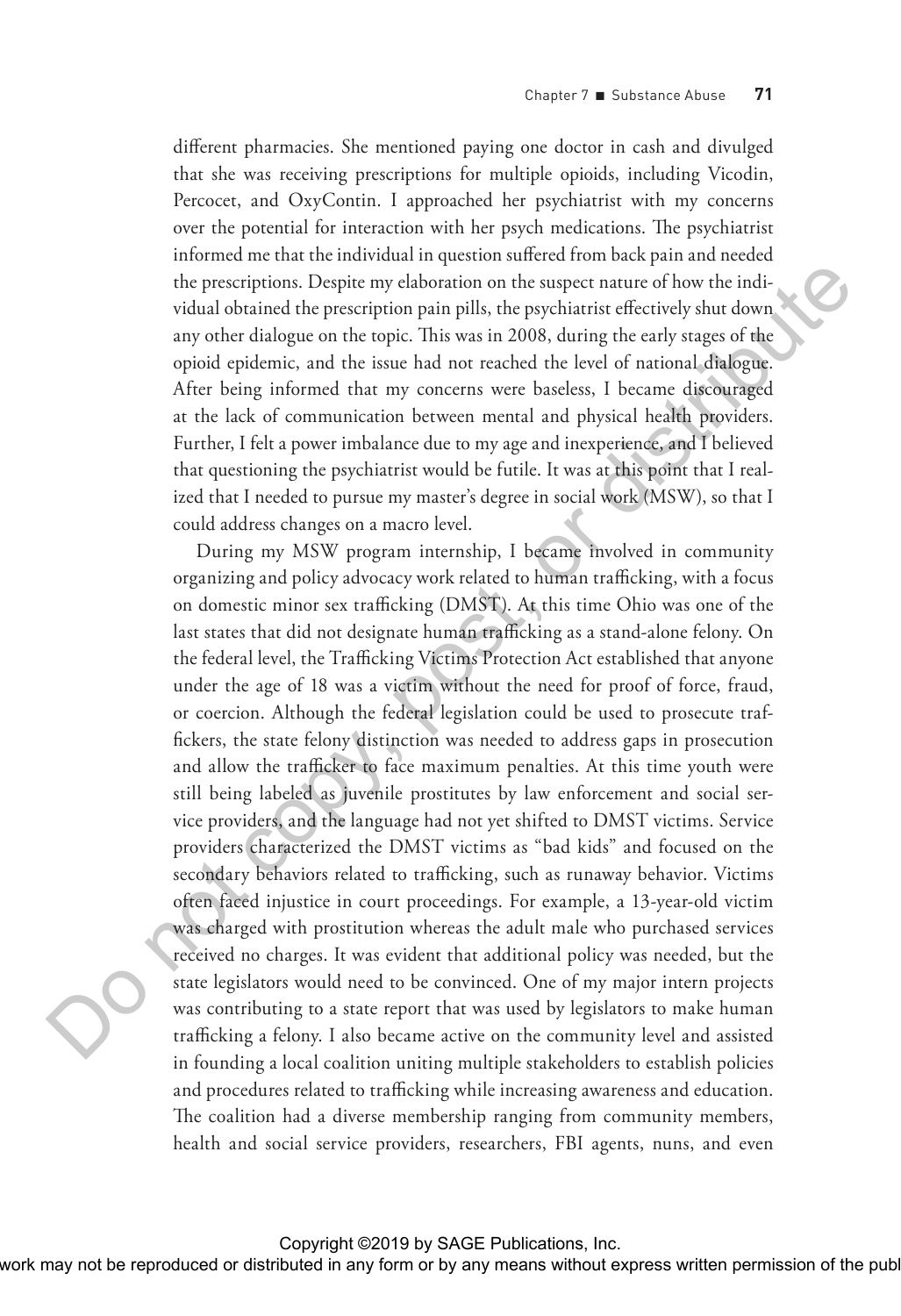empowered sex workers. I served as secretary for the coalition, before later being elected to cochair the coalition.

Following my graduation I pieced together multiple micro- and macrolevel grant-funded positions, including research assistant, regional epidemiologist, women's group leader, and visiting lecturer. On the mezzo level I continued to volunteer my time with the trafficking coalition, the annual international human trafficking conference, and provided free trainings around the state. I also became active with state and federal policy makers, later receiving a certification of recognition for my community work related to trafficking from the county commissioners and special recognition from the Ohio House of Representatives, 45th House District of Ohio. One of the highlights of my macro policy advocacy efforts during this time was providing testimony to the Ohio Legislature in support of policy targeting the demand side of human trafficking. Human trafficking has three components: supply (victims), distribution (traffickers), and demand (customers). Policy initiatives have started to focus more on demand, so that customers are held accountable, whereas in the past customers often testified against the trafficker to escape penalties, despite their participation in sexual victimization. As I listened to the primarily male lawmakers discuss questions over whether increased protections for victims might increase false accusations, I became more aware of the need for empowered female voices in political advocacy to stand against the status quo. Continuous distributed or the restribution or the reproduced in an analysis inter receiver and permission or the relation of the publisher or the publisher. The comparison of the publisher or distribution of the comparis

Although my mezzo and macro work began with a focus on human trafficking, my position as regional epidemiologist began to attract my intellectual interest. Through this position I contracted with the state of Ohio conducting research related to drug trends. During this time the prescription opioid and heroin epidemic was beginning to take hold throughout the country, and Ohio was especially impacted. As I conducted focus groups with those in substance abuse treatment, treatment providers, and law enforcement, the same themes arose. Individuals were prescribed large amounts of prescription pain medications and would find themselves physically dependent on the pills. Legislation was introduced to curb prescribing patterns and individuals began transitioning to heroin, which was cheaper and more potent than the pills.

Seeing the epidemic grow and overdose rates steadily increasing, I knew that I wanted to contribute more, and that change through research and policy advocacy was where I belonged. I decided to pursue a PhD in social work with a focus on opiate use transitions and trajectories. When I first started my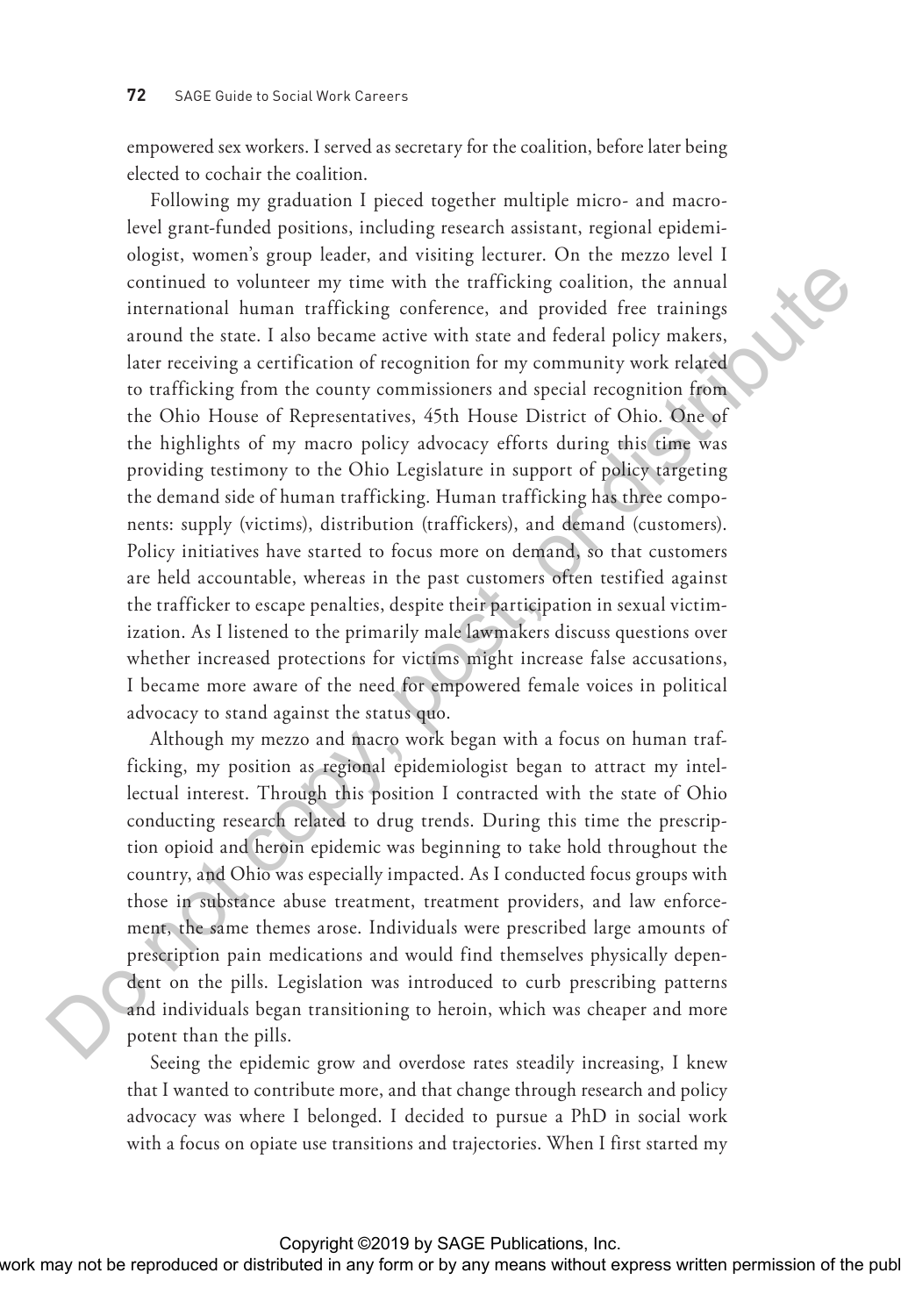program, I had practically no knowledge of harm reduction. My home state had one harm reduction center when I left for my PhD program, and although I had heard of syringe exchange programs, I was not educated on how they operated. During my first and second year in my program, I engaged in volunteer work at a harm reduction center to learn more about this public health philosophy. Harm reduction takes an approach of meeting clients where they are, and focuses on minimizing adverse consequences associated with drug use such as overdose, HIV and hepatitis C transmission, and incarceration. Services can include syringe exchange programs, naloxone overdose prevention training, wound care, psychosocial groups, and supervised consumption facilities. As I worked with the staff and clients of the harm reduction center, I thought back to my first experiences working with Sarah. I remember how I tried to encourage her to pursue an abstinence-based approach to treatment and met with failure. It was only when I began to meet her where she was, and employ a "safety first" planning approach, that we made strides in meeting her treatment goals.

I am now an advocate for harm reduction approaches, with a particular focus on supervised consumption facilities. Although my participation in community organizing and policy advocacy is currently limited due to my dissertation obligations, I am finding ways to support and advocate for harm reduction approaches. My current papers and projects have a harm reduction bent to them, and I include some discussion over harm reduction in my presentations at conferences. I discuss harm reduction with my former colleagues engaged in micro-level work and provide materials so that they can become further educated. I retained my connections to community organizers in Ohio and provided suggestions and materials as they implemented a syringe exchange program in my former town. Although I am currently not as engaged as I would like to be, I have been able to bring my micro-level harm reduction volunteer work experience and my new macro-level skills to assist in protocol development. I feel fortunate to continue to find fulfillment in merging the different levels of social work practice. philosopy. Henn coden or this will approach function the reproduced in the publisher or models are such an overbane. HIV and hapatis C transmission, and incurrection permission or the representation of the produced in any

Despite the ability for the different levels of social work to complement each other, I have noticed a divide between micro and macro practice within my different social work roles. As a micro social worker, I have experienced the impact of policies and protocols created without the knowledge of how those receiving services, and the social workers providing services, would be impacted. One policy change in particular stands out. While I was a case manager, the agency transitioned to treatment planning based on diagnosis. This severely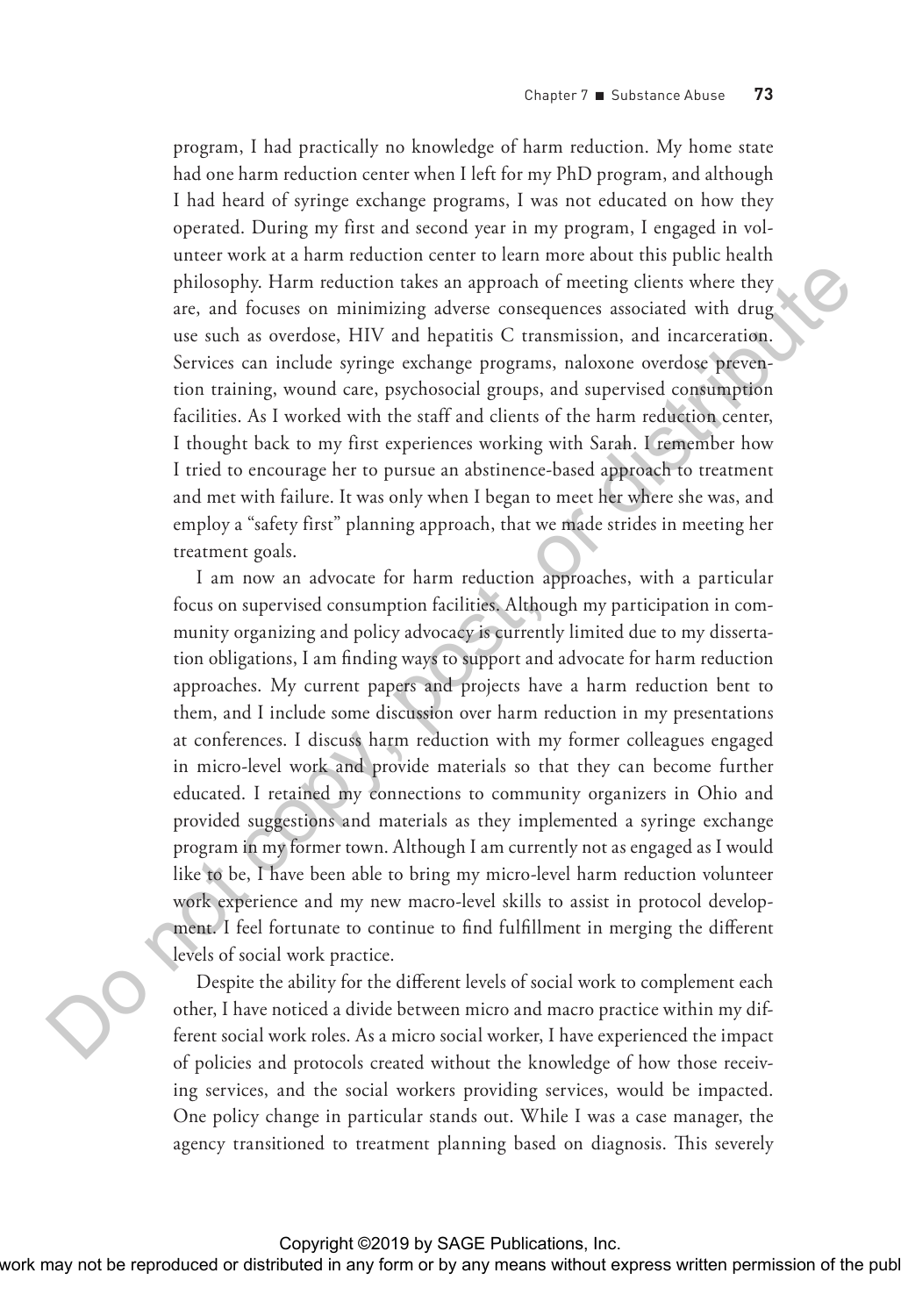limited the ability for the individual to be active in his or her own treatment goals. The diagnosis-based treatment planning only lasted a few months, but resentment toward the change lingered. Conversely, as a macro social worker involved in policy advocacy, I have also been on the other side. I advocated for policy changes that did not consider how the agency would be affected. When human trafficking le gislation wa s pa ssed in Oh io, th e Ch ildren's Se rvices Agency was mandated to provide care for victims. This c aused a c hange i n their internal policy, as the original responsibility was to provide care for individuals abused by family members or guardians. Under the new legislation, the agency would need to care for the DMST victims, even if the family or guardian was not involved in the trafficking. The new mandate to Children's Services was unfunded, so the agency would need to increase its scope of care, without an increase in funding. Unfortunately, in our zealous advocacy for the policy change, we had not considered the impact of the mandate, and the implementation process would have been much smoother had the front-line staff been involved in policy conversations.

Moving into a role within academia, I have also noticed the divide in the classroom among students. Micro-oriented students have initially expressed less interest in the policy and research classes that I have taught, while macro-oriented students often neglect to incorporate an understanding of the social worker in the field and experiences of clients. As I continue to grow as a social worker, and into a role of training other social workers, the need to blend micro, mezzo, and macro together to make effective change becomes more evident. This is one reason I am drawn to qualitative research. Although quantitative analysis provides an understanding of prevalence and gives policy makers impetus for change, the numbers are meaningless without an understanding of the lived experience. For me, qualitative research is the best practice, as it allows me to engage with the population I am passionate about, while involving them in developing the most effective approaches for prevention and intervention. In<br>mann craftschape by chain to a pursule in a form of the relation Sections. This cause<br>of the relation of the relation of the relationship was to provide care for distributions,<br>the relationship with a state or the publ

My journey from micro- to mezzo- to macro-level work has not been a lin-ear process, and I currently do not define myself as a micro, mezzo, or macro social worker. Rather, I see myself operating within a continuum, where I can use research and policy advocacy to make changes, but one in which I need to remain aware of what is happening on the micro and mezzo level. I am a multi-level social worker blending all of the practice levels in order to effect the most change. Without such integration the individuals, agencies, communities and systems of care will face a disservice from a profession created to make a difference.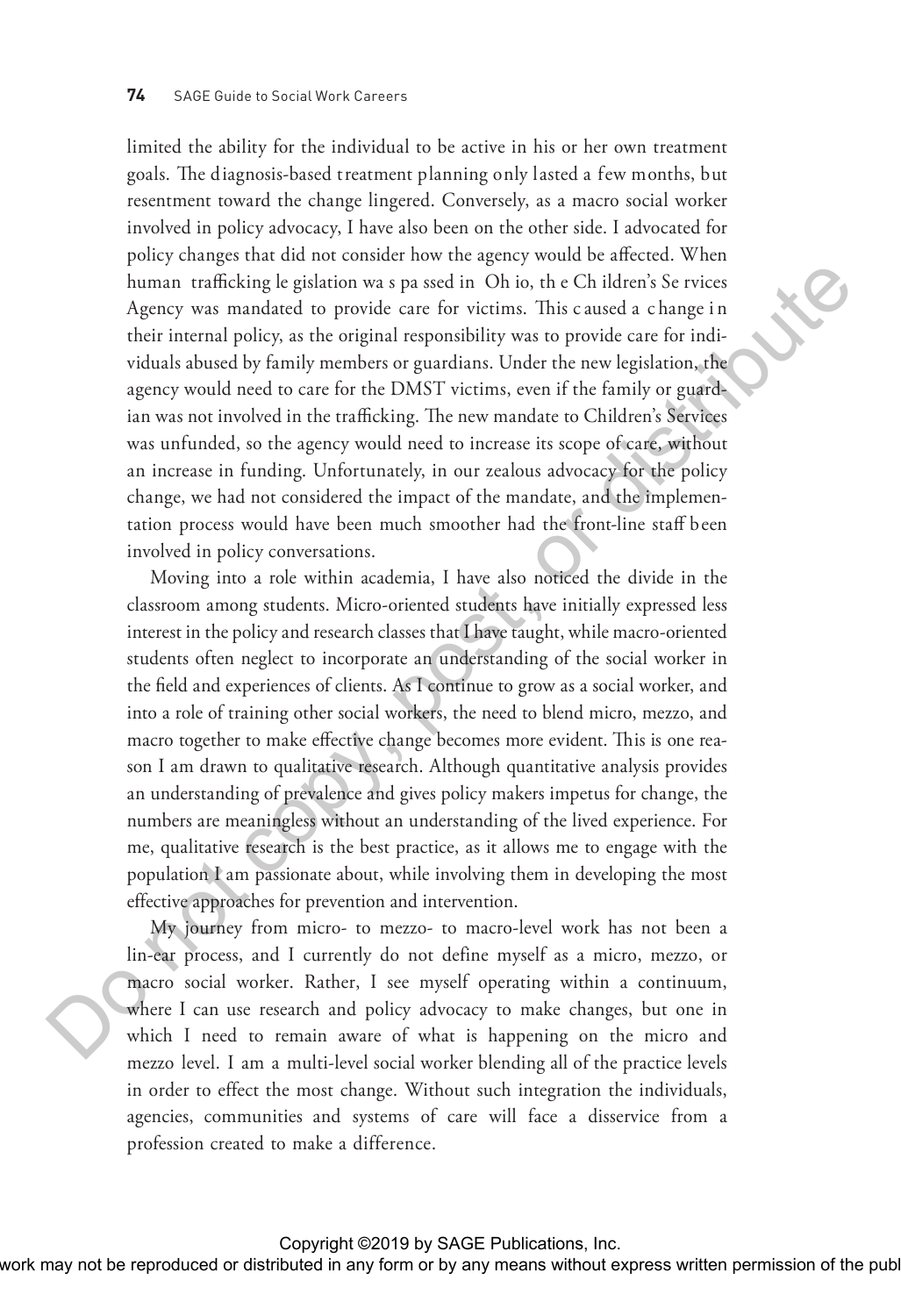# JOB DESCRIPTIONS FROM THE FIFI D OF SUBSTANCE ABUSE ADVOCACY

**Substance Abuse, Legislative Advocacy Coordinator, Baltimore Harm Reduction Coordinator**

**Job source:** www.indeed.com

**Salary:** No salary listed in job posting

#### **Education and Experience:**

- A successful candidate for this position will be highly organized, detail oriented, and comfortable working independently. They must be skilled at collaboration with a variety of stakeholders and collective decision-making. Additionally, they must be outgoing and feel comfortable convening a coalition of diverse individuals (including people who have been targeted by the war on drugs and anti-sex work policy, law enforcement, family advocates, treatment providers, etc.) about potentially sensitive issues (drug use, overdose, sex work, etc.). **Example 10 Solution Contributed or Any means with the representation of the publisher of the representation of the publisher of the publishers with a composite permission of the publisher. Any means the stillad an enhi** 
	- •• Candidates should have knowledge of and commitment to harm reduction and racial justice as well as demonstrated knowledge of the Maryland legislative process.

#### **Responsibilities:**

- Identify and contact new coalition members, focusing on groups and individuals directly impacted by the war on drugs and anti-sex worker policies.
- Provide leadership to the statewide coalition, including scheduling regular calls, planning agendas, and documenting meeting action items.
- Interpret, analyze, and draft statutory language and legislation based on coalition consensus.
- Track progress of relevant legislation in the MD General Assembly, and communicate this progress and advocacy opportunities with coalition members.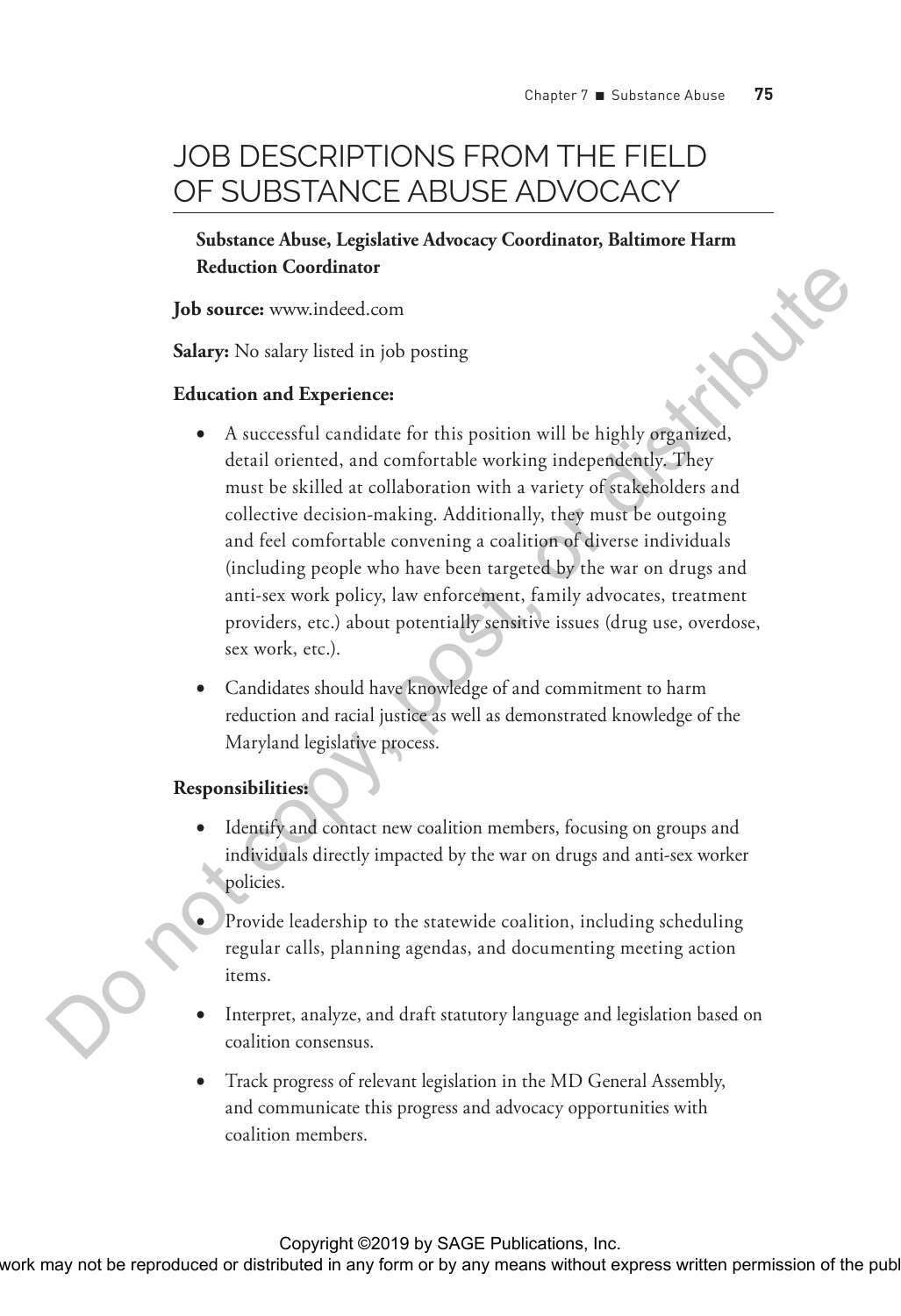- •• Coordinate with the BRIDGES Coalition (https://www.facebook.com/ Bridges-Coalition-1760625273964186/about) and other stakeholders to develop harm reduction advocacy/educational strategy (including materials) for legislators and other advocates.
- •• Work collaboratively with and assist in providing a meaningful learning experience to a Peer Advocacy Intern.
- Coordinate an advocacy training in Baltimore for BHRC members.
- Coordinate an advocacy event in Annapolis with coalition members.
- Participate in regular meetings with supervisor (Executive Director) and other project leadership (BHRC Advisory Board and BHRC Policy Committee Chair).
- Prepare reports to fulfill grant requirements.

### **Substance Abuse Prevention Specialist**

**Job source:** http://www.d19csb.com

**Location:** Petersburg, Virginia

**Salary**: \$32,000–\$45,000

**Education:** Bachelor's degree in Human Services Field and considerable experience working with families and children, teaching and/or public speaking and experience in the substance abuse field What conducts the representation of the publisher may be reproduced or distributed in any form or by any means with conduct permission or  $\sim$  Coordinate an advocacy event in Annapolis with coalition member.<br>
• Coordinate

### **Responsibilities:**

- Delivery and promotion of prevention services (school and community based) for nine localities in District 19 Community Services Board
- Implementation of prevention strategies that include needs assessment and recommendation for prevention strategies
- Program development
- Strong presentation skills
- •• Working with children and families in a community based setting to reduce prevalence of substance abuse and related problems based upon sound research based principles and processes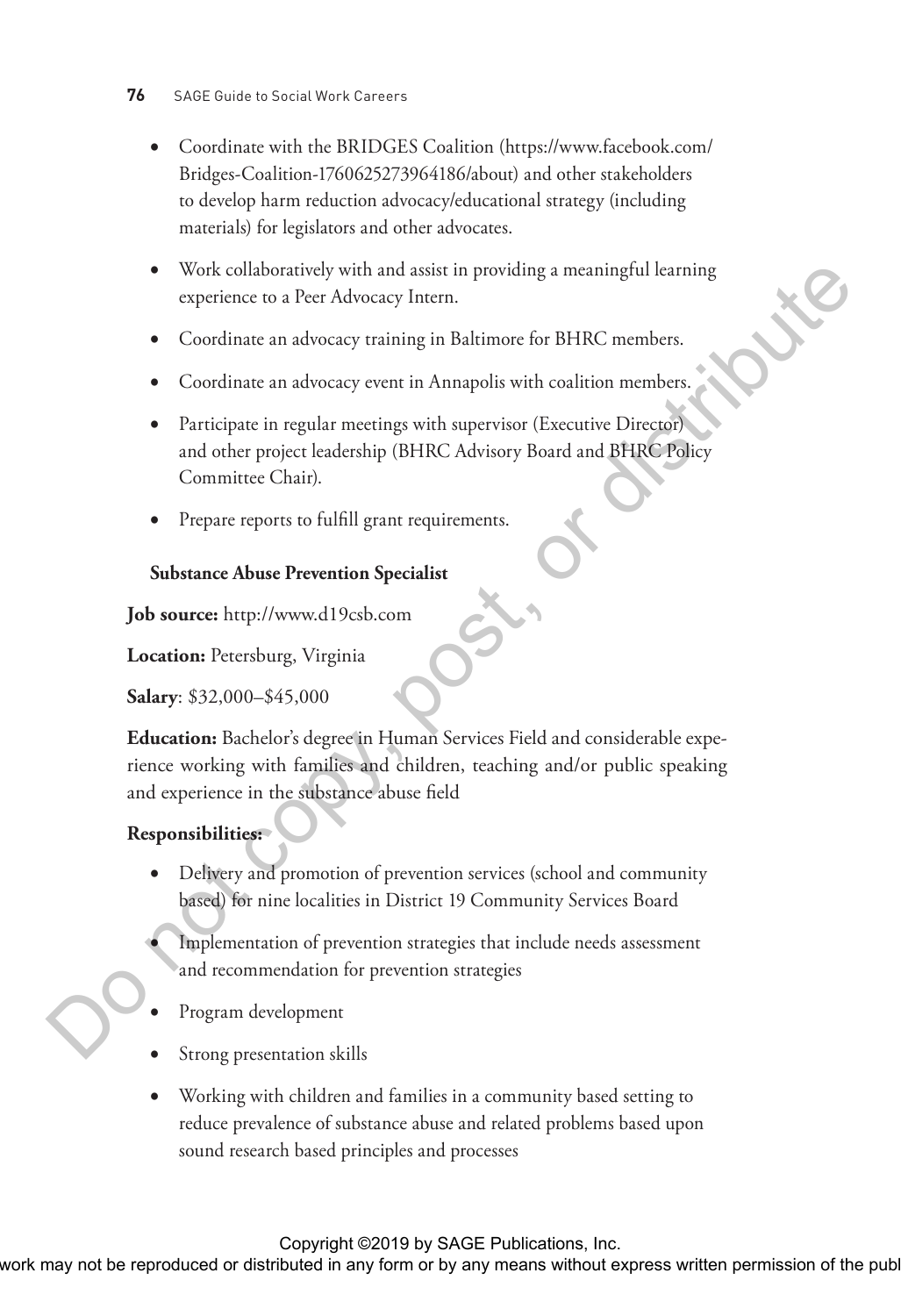#### **Project Coordinator/Teen Advocacy Coalition – Willapa Behavioral Health**

**Location:** Raymond, Washington

**Education:** Bachelor's degree in related field

**Salary:** No salary information provided

#### **Responsibilities:**

- Manage a Drug Free Community initiative devoted to help youth succeed. This role is the liaison between the Teen Advocacy Coalition and three local high school districts, community organizations and volunteers.
- Must be passionate about substance abuse prevention, supportive mental health services and willing to encourage teen leadership and community involvement.

### **Program Administrator, Community Services Board**

**Job source:** www.governmentjobs.com

**Salary: \$**47,822.70–\$77,977.98

**Location:** Norfolk, Virginia

**Education:** Bachelor's degree plus 3 years' experience in program management or related field. Two years' experience in treatment of persons with substance abuse and mental health issues in a correctional setting with 2 years supervisory experience. Salarys Not edlary information provided<br> **Responsibilities:**<br> **Conserved** This reproduced in the liation between the Teen Advocary Collision<br>
and three loss in the liation between the Teen Advocary Collision<br>
while the pu

#### **Responsibilities:**

- Work closely with local hospital emergency rooms, emergency services, and crisis stabilization staff to provide client perspective on a comprehensive assessment to determine individualized treatment preferences.
- Assist peer recovery specialist in helping clients in developing recovery plan by identifying client's strengths, goals, and steps toward recovery to include needed supports.
- Assist peer recovery specialists as they help clients with general problem solving and development of skills in obtaining services and supports through coaching toward an increased sense of responsibility.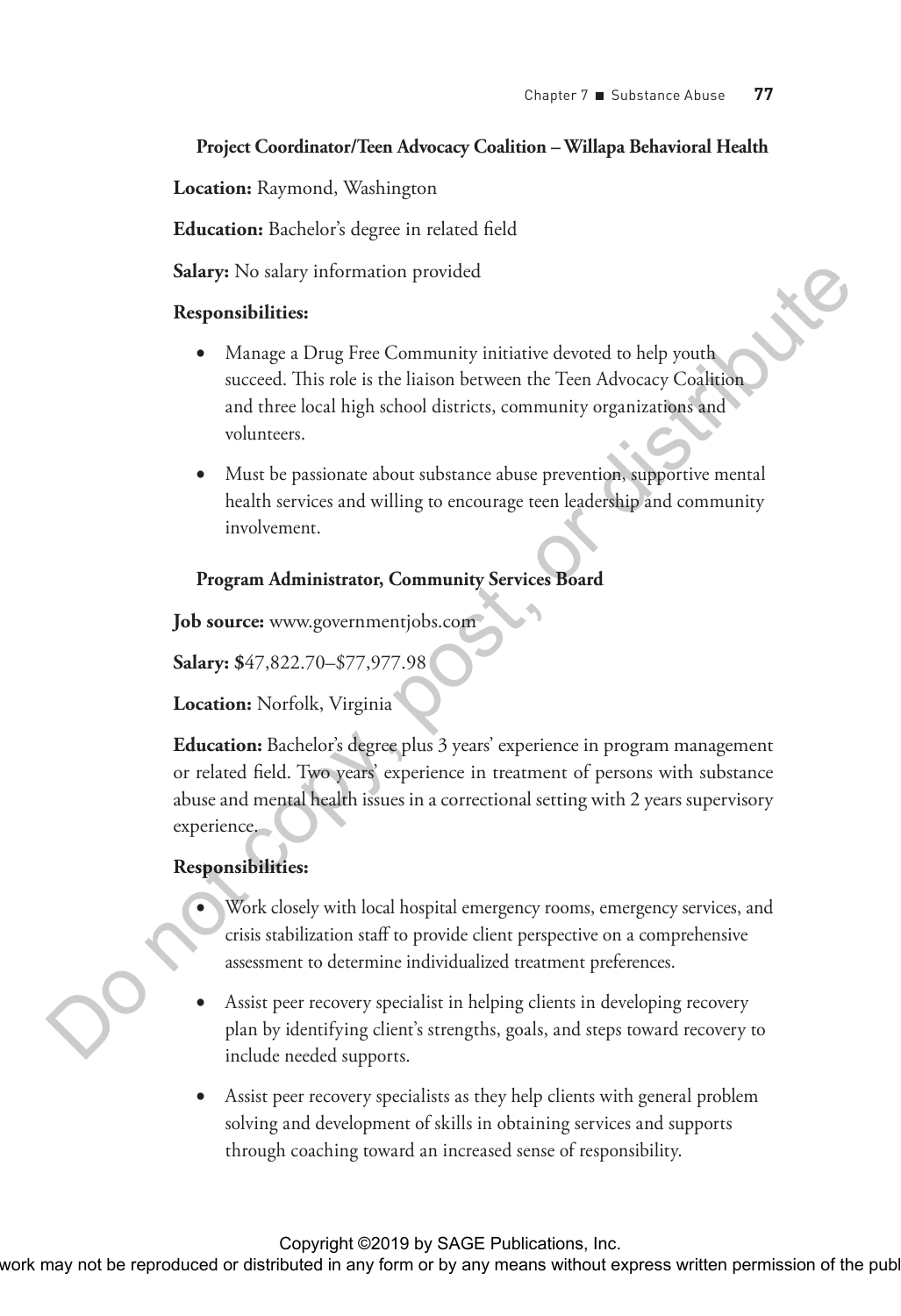- Ensure that clients learn about available community resources and that peer recovery specialists advocate for services on behalf of clients as needed.
- Support peer recovery specialists as they act as liaisons between clients and other service providers to ensure that client preferences expressed in recovery plans are included in individual service plans.
- •• Ensure that peer recover specialists maintain accurate data collection and documentation consistent with agency guidelines, grant requirements, and licensure standards.
- Collaborate with multiple programs as part of a treatment team, community services providers and significant others as necessary.
- Facilitate staff meetings, case review meetings and staff training activities as required.
- Utilize SAMSHSA's crisis prevention and other recovery oriented peer support programs.
- •• Encourage peer recovery specialists as they help clients develop skills and strategies to prevent relapse of substance addiction and possible mental health symptoms, reconnecting them with their recovery goals.

#### **Drug and Alcohol Prevention Coordinator, State of Maryland**

#### **Job source:** www.jobaps.com/MD

An Alcohol and Other Drug Abuse Prevention Coordinator is the full performance level of work in a single person program, assessing, designing, coordinating and implementing alcohol and drug abuse prevention programs within a local health department. Employees in this class do not have supervisory responsibilities. From this work may not be represented to the representation consistent with a space particular account of the community service provident and spaticisms, game requirements, community service provident and significant obes

Employees receive general supervision from a higher-level healthcare administrator in the Department of Health and Mental Hygiene's headquarters office.

Positions in this classification are evaluated using the classification job evaluation methodology. The use of this method involves comparing the assigned duties and responsibilities of a position to the job criteria found in the Nature of Work and Examples of Work sections of the class specification.

The Alcohol and Other Drug Abuse Prevention Specialist is differentiated from the Alcohol and Other Drug Abuse Prevention Coordinator in that the Alcohol and Other Drug Abuse Prevention Specialist performs the full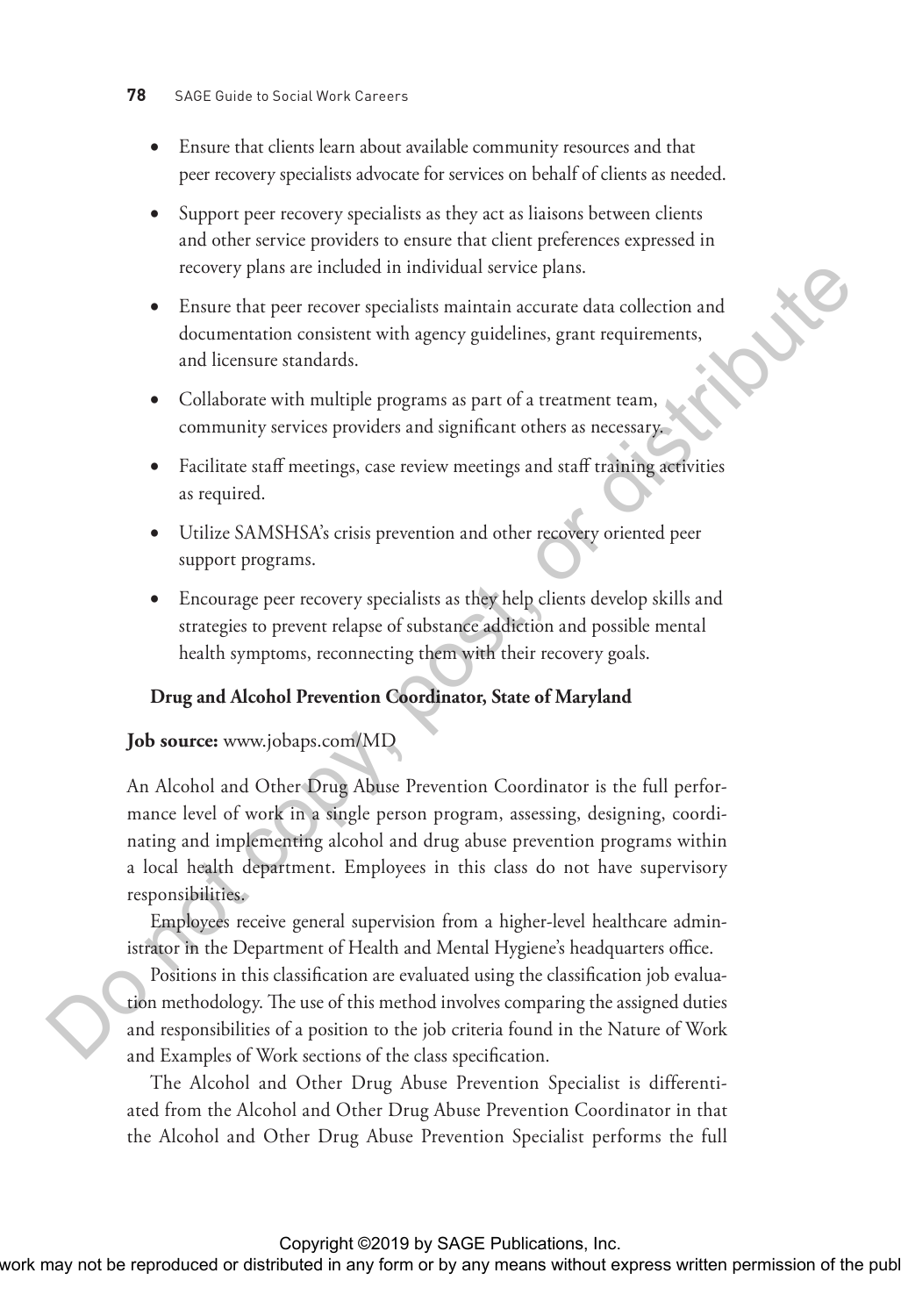range of staff duties under general supervision in a multi-person program. The Alcohol and Other Drug Abuse Prevention Coordinator is responsible for administering a single person program, performing the full range of duties under general supervision of a headquarters healthcare administrator. The Alcohol and Other Drug Abuse Prevention Coordinator is differentiated from the Alcohol and Other Drug Abuse Prevention Supervisor in that the Alcohol and Other Drug Abuse Prevention Supervisor has full supervisory responsibility for Alcohol and Other Drug Abuse Prevention Specialists. The Alcohol and Other Drug Abuse Prevention Coordinator does not supervise but works a single person program. The Aleksian and Other Ding Abuse Preservinto Super-Bure for distributed in a Michal and Other Ding Abuse Preservinto Specifies. The Alecholar and Other Ding Abuse Preservinto Coordinator density are<br>provided in any means

#### **Examples of Work:**

- Monitors data collection to identify the problem areas specific to the community in order to develop, in the assigned local health department, addictions prevention plans and increase community awareness;
- •• Develops, coordinates and implements prevention educational programs and alternative youth activities to decrease and prevent drug and alcohol involvement and related risk behavior;
- Maintains and distributes alcohol and drug abuse prevention educational materials;
- Assists community groups, other agencies and organizations in developing, organizing and conducting programs to prevent and resolve conditions and problems related to alcohol and drug abuse;
- Plans, organizes and conducts training for staff of other State and local agencies, schools, local businesses, industries and community groups involved in alcohol and drug abuse programs;
- Prepares and maintains reports, records and documents pertaining to funding sources, program evaluation and reference information on chemical dependency;
- Develops and implements the alcohol and drug abuse prevention policies and procedures;
- Prepares grant proposals for addictions prevention projects;
- Evaluates the alcohol and drug abuse prevention program activities of the local health department to determine effectiveness and efficiency;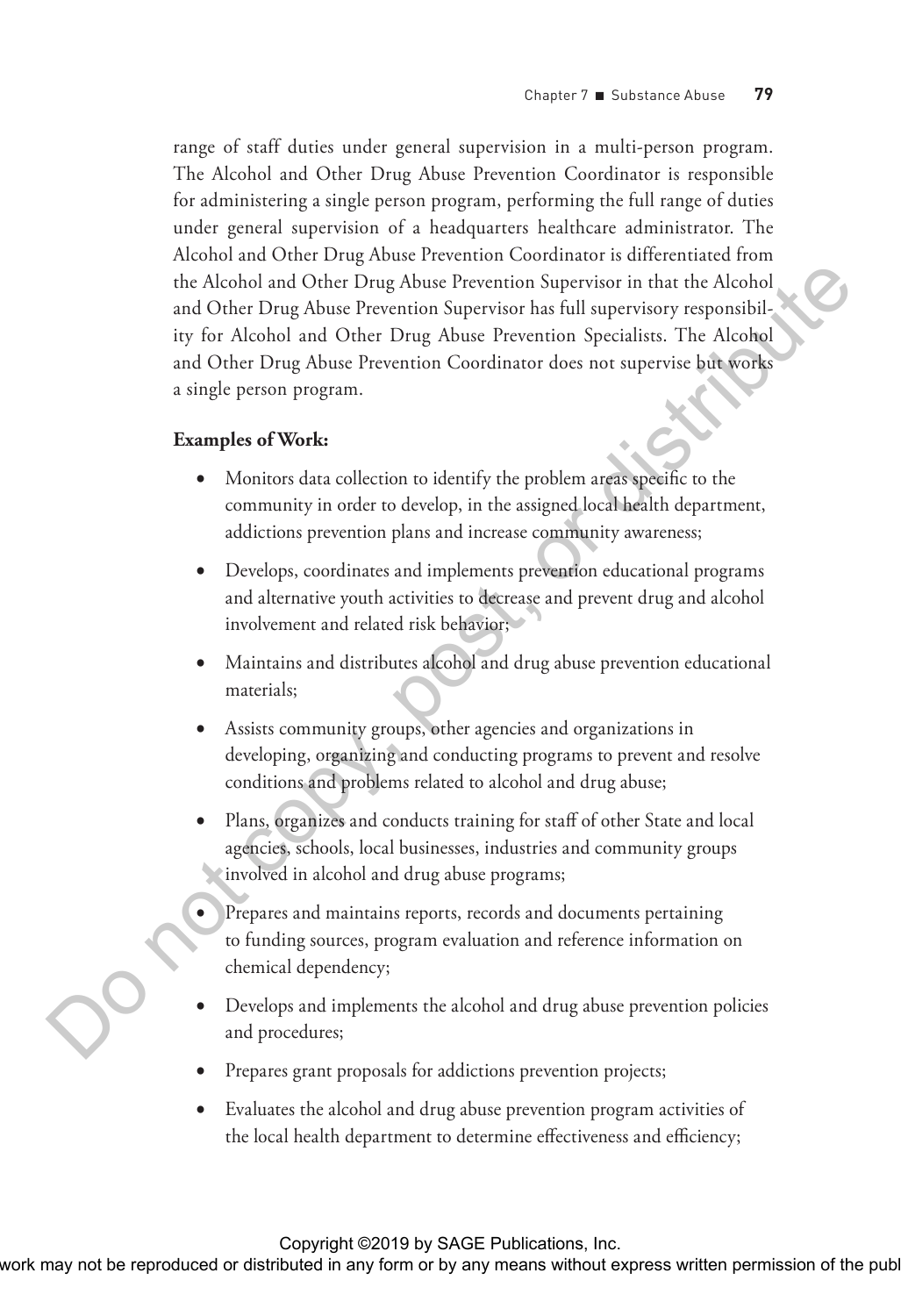- Confers with the local health officers and program directors to recommend remedial or corrective actions to prevent alcohol and drug abuse problems;
- Develops and maintains a wide variety of alcohol and drug abuse educational services for use by program directors, school personnel, private and public organizations and the general public;
- Performs administrative functions related to the overall direction of the addictions prevention components within the local health departments;
- Performs other related duties.

### **Knowledge, Skills and Abilities:**

- Knowledge of disease concepts of alcoholism and drug abuse dependency;
- •• Knowledge of principles and practices involved in the development and implementation of alcohol and drug abuse education and intervention programs; External to reproduce the reproduced or distributed or distributed or distributed in any form or by any means within the local behalf department.<br>
The form or but control components within the local beach department.<br>
Depe
	- Ability to stimulate community action in the development of effective alcohol and drug prevention programs;
	- Ability to compose promotional and educational literature relating to alcohol and drug abuse prevention;
	- Ability to provide consultation in the areas of occupational alcoholism and/or drug abuse for employee assistance programs;
	- Ability to effectively present topics on substance abuse;
	- Ability to establish and maintain working relationships with other professionals and agencies.

#### **Minimum Qualifications:**

- Education: Possession of a bachelor's degree from an accredited college or university with thirty credits in behavioral science, health services, human services or education.
- Experience: Two years of experience in counseling alcohol or drug dependent clients; in providing therapeutic education services to alcohol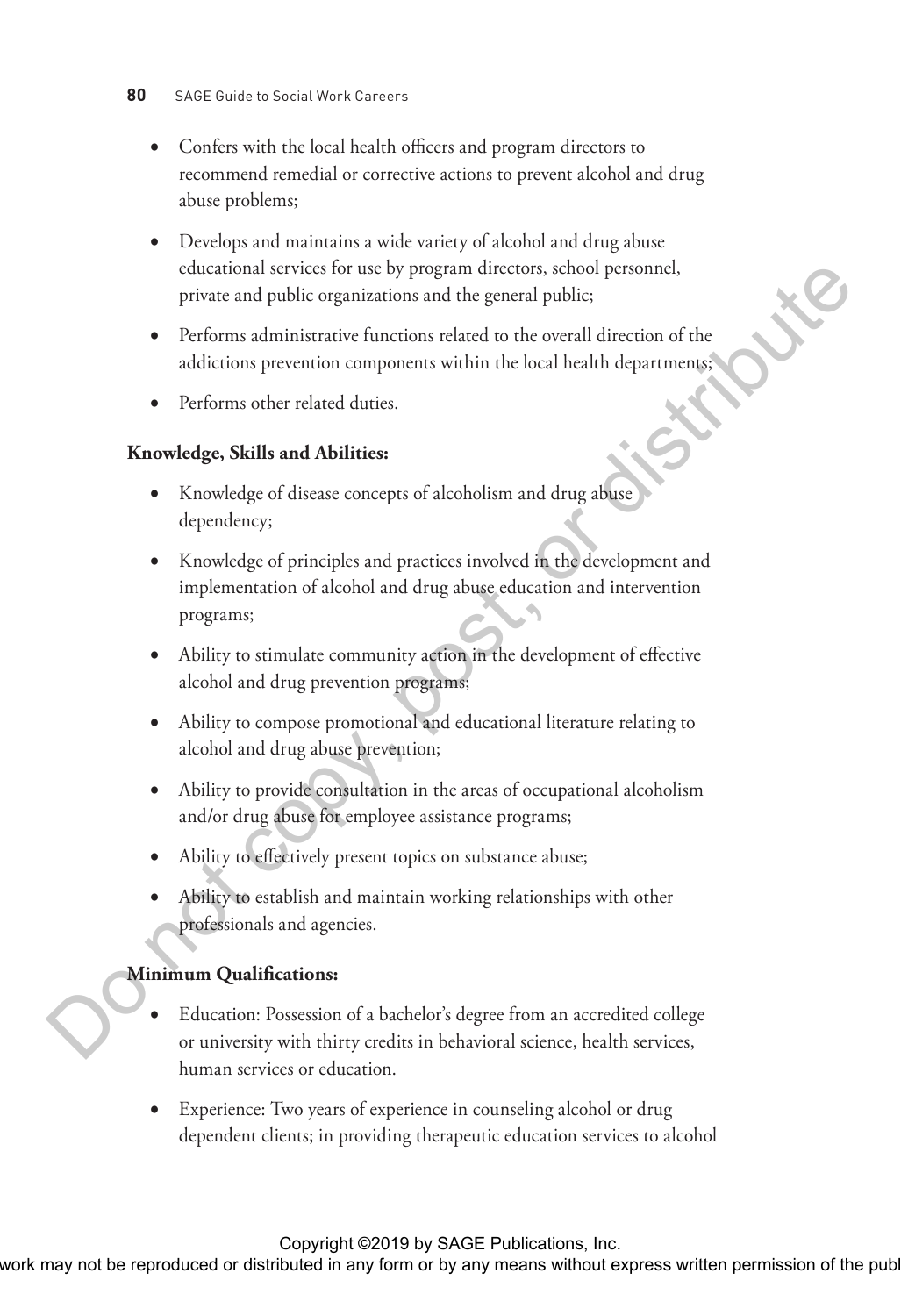or drug dependent persons and their families; or in directing school or community health education.

#### **Notes:**

- l. Sixty credit hours from an accredited college or university to include l8 credit hours in the behavioral sciences, health services, human services or education and an additional two years of experience as specified above may be substituted for the required education.
- 2. Additional experience as specified above may be substituted for the required education on a year-for-year basis.
- 3. Graduate level education in behavioral sciences, health services, human services or education may be substituted for the required experience on a year-for-year basis.
- 4. Candidates may substitute U.S. Armed Forces military service experience as a commissioned officer in Drug and Alcohol Counseling or Health Care Administration classifications or Mental/Behavioral Health and Drug and Alcohol Counseling or Health Services Administration specialty codes in the health related field of work on a year-for-year basis for the required education.

#### **Licenses, Registrations and Certifications:**

Employees in this classification may be assigned duties which require the operation of a motor vehicle. Employees assigned such duties will be required to possess a motor vehicle operator's license valid in the State of Maryland.

#### **Rehabilitation Specialist – Alpine Special Treatment Center, Alpine, CA**

**Job source:** www.indeed.com

**Salary:** \$14.55–\$19.05 an hour

**Mission:** Alpine Special Treatment Center Inc.'s (ASTCI) mission is to provide an environment where adults with mental illness and co-occurring disorders transition from acute crisis to stabilization. Clients' safety and well-being is maintained while encouraging and promoting individuals' highest level of independence through an integrated, individualized and comprehensive therapeutic program. ASTCI provides a welcoming environment and goal oriented program that gives the mentally disabled and dually diagnosed individual the This work may not be reproduced or distributed in any form or distributed in any form or distributed in any means or distributed in any means when the stationary of the publisher and an although a service or any distribut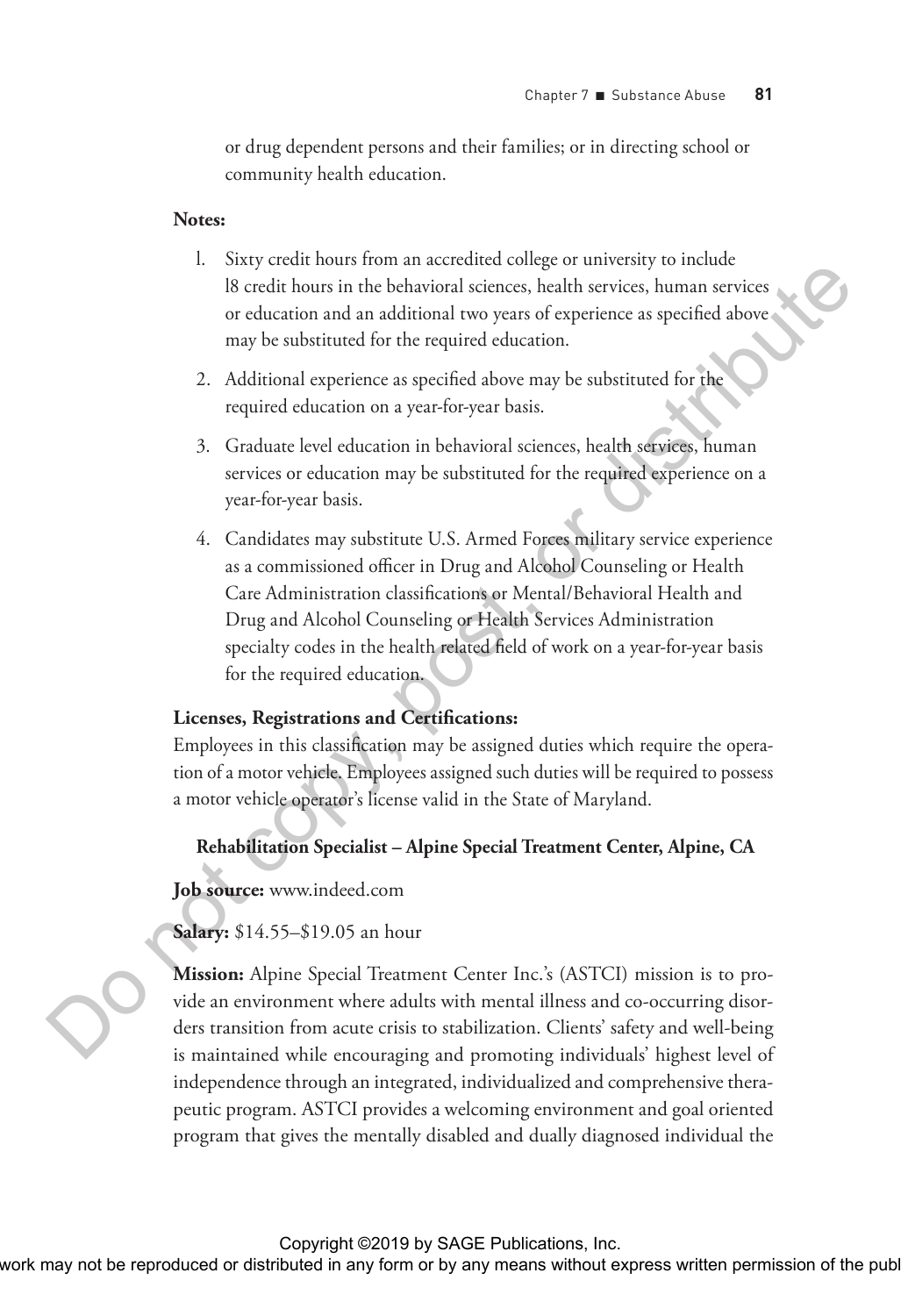tools necessary to transition back into the community while maintaining a more independent lifestyle.

**Facility Information:** ASTCI is a secure, 113-bed mental health rehabilitation facility located 28 miles east of downtown San Diego. ASTCI has been providing services to the County of San Diego for 40 years. Our facility is CARF accredited, and recognized for excellence in providing treatment to clients, most of whom are conserved due to severe disability. We are proud to announce that Alpine Special Treatment Center has been selected as the 24-hour Program of the Year by the Mental Health Recognition Committee of San Diego. This is validation of our excellent program and dedication to our clients. ASTCI is open 365 days a year, 24 hours a day. You can learn more about Alpine Special Treatment Center Inc. by visiting: http://astci.com.

**Job Description:** Alpine Special Treatment Center, Inc. is currently seeking dynamic, caring, Masters-level clinicians to work closely with clients in a direct-care, team-based environment within an inpatient treatment setting. In addition, Alpine Special Treatment Center, Inc. is seeking individuals with an interest in leadership, and the ability to manage and provide support to a team of direct care staff during their shift. The position is fast-paced, team oriented and provides the opportunity for clinicians to gain experience in the treatment of clients struggling with severe and persistent mental illness while also gaining skills in leadership, compliance, and therapeutic interventions.

**Duties:** The Psychosocial Rehabilitation Specialist (PSRS) position works closely with clients in a direct-care, team-based environment on the secure dual-diagnosis units, to provide daily care to clients residing at the facility. Initially, entry level Psychosocial Rehabilitation Specialists learn the facility's policies and model of care and complete duties in line with the facility policies and model of care. Duties include the facilitation of groups and activities that support the psychosocial rehabilitation model, monitoring and observation of clients, activity of daily living support, documentation, crisis prevention/ intervention, contraband searches, inventory checks, admission and discharge preparation with clients, and medication/meal monitoring. This position is offered under direct supervision at all times. Additionally, this position must demonstrate strong professionalism skills, dependability and adherence to HIPAA, client rights, safety and other pertinent regulations associated with client care. Advancement on the career ladder to Psychosocial Rehabilitation Specialists level II, III or IV is possible with demonstrated competency against the benchmarks outlined in the job description with related increases in the providing services to the Country of Sam Distributed in the results of the rest candidric We are proof the rest to the results of the state in the results of the control are constrained due to severe finding the vertex pos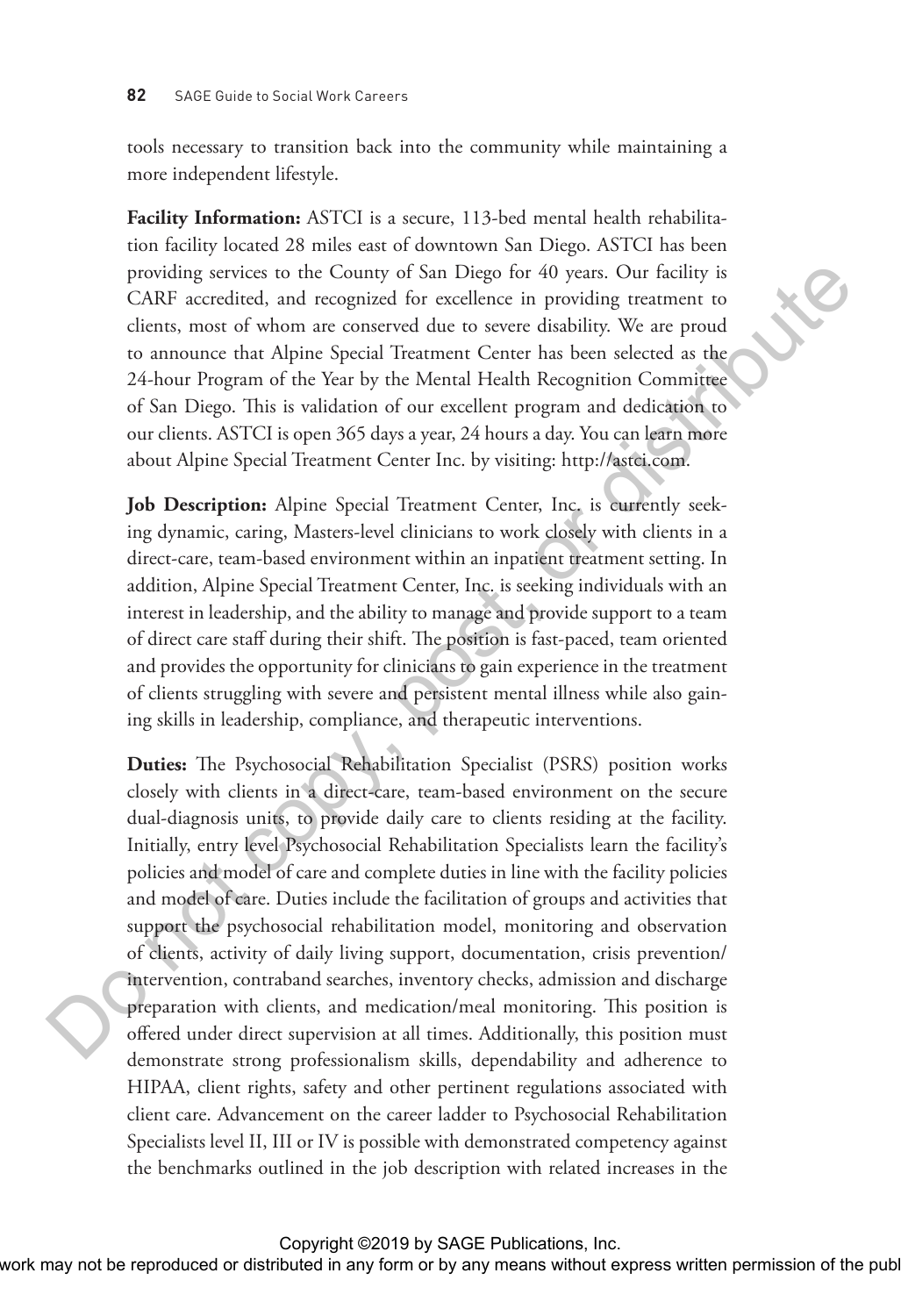pay rate. The ability to make a difference in clients' lives, increase knowledge of mental illness, enhance leadership, interpersonal and communication skills is limitless in this fast-paced and supportive environment.

**Work Schedule(s):** Full-Time (40 hrs per week)

**Working Days:** Mon, Tue, Wed, Thu, Fri, Sat, Sun; 1st Shift 7:00 am to 3:30 pm; 2nd Shift 10:00 am to 6:30 pm; 3rd Shift 3:00 pm to 11:30 pm

**NOTE:** Shifts may vary depending on client care needs, days off may not include standard weekend days or holidays. Flexibility in scheduling is favored.

**Salary/Benefits:** Competitive hourly rates commensurate with experience and the Psychosocial Rehabilitation Specialist role, from \$14.55–\$19.05/hour.

Night and weekend shift differentials are available, along with holiday premium pay. Comprehensive training to include crisis de-escalation certification (provided by the facility within first 90 days of employment). Company-paid health insurance within 60 days includes: Medical, Dental, Vision, Life/AD&D, and Long-Term Disability. Working Dayes More, Time, Weid, Thu, Fri, Sat, Sare, Las Sarii 7500 am or 6:300 pm;<br>
2nd Shift 10:00 am or 6:300 pm; and Shift 5:00 pm is 11:300 pm<br>
NOTE: Shifts any vary dispending on classes are anoted, daye off, may me

Paid time off (PTO), 401(k) retirement program. All Psychosocial Rehabilitation Specialists are eligible for ASTCI's quarterly incentive bonus program and additional career advancement opportunities during his/her tenure at ASTCI.

#### **Key Requirements:**

- Must pass pre-employment physical examination
- Must be proficient in written and spoken English
- Designated drug testing required
- Able to successfully pass a criminal background investigation (DOJ/FBI)
- •• Verification of educational credentials through a certified transcript
- Crisis intervention experience
- Team player
- Excellent communication and observation skills

**Qualifications Education or Training**: B.A. or B.S. in Psychology, Social Work, Counseling, or related field (or graduating within 3 months)

**Experience:** 2 years' experience working in a mental health setting may be substituted for the educational requirement.